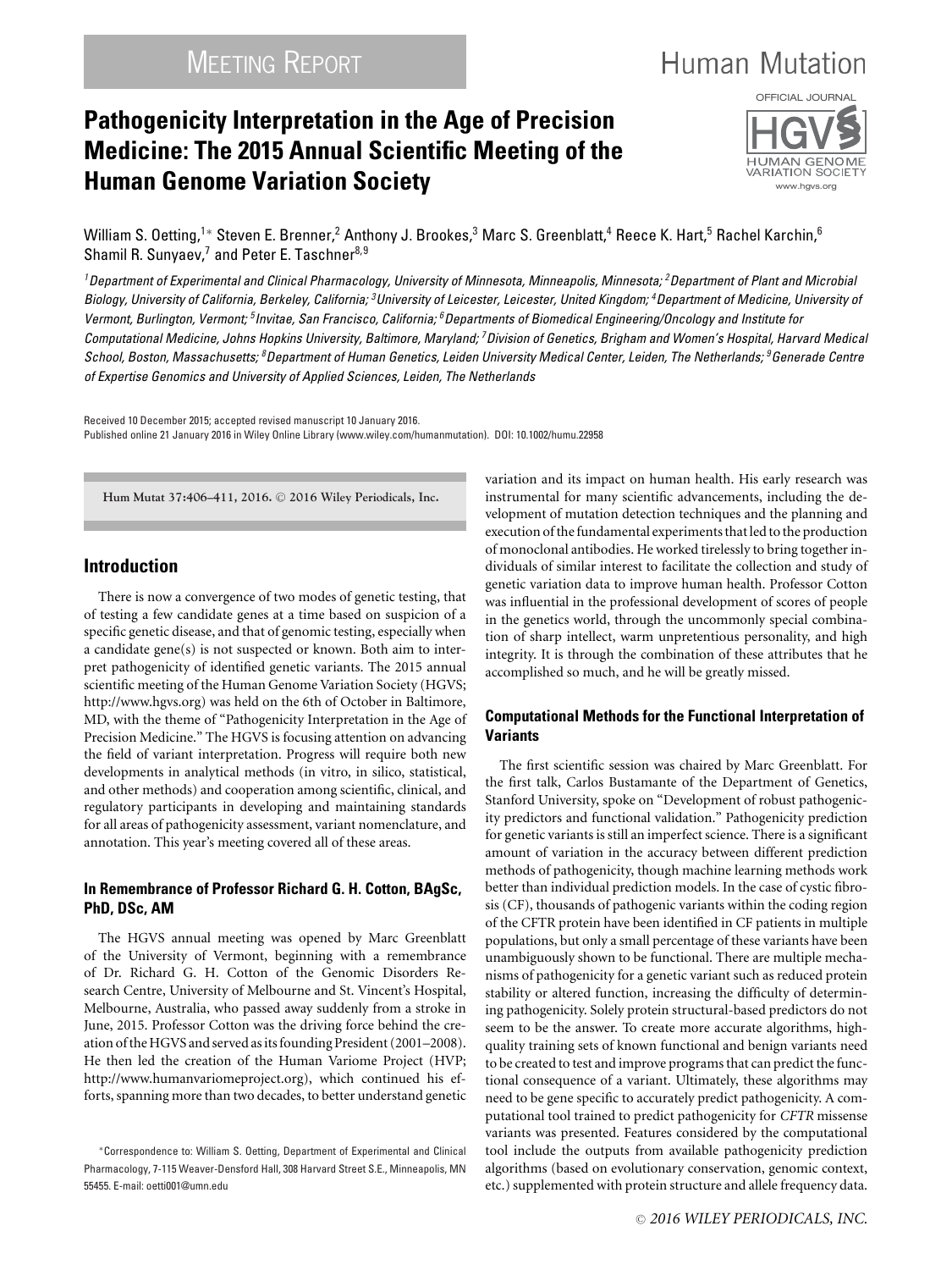Although this tool is more accurate than existing predictors alone, a significant question is whether it can be improved by including functional measurements made in vitro. Work is now underway to perform functional validation of variants in *CFTR*, which will be added to the predictor as features to increase its accuracy.

The next talkwas by Rachel Karchin of the Johns Hopkins Institute of Computational Medicine and Biomedical Engineering/Oncology faculty, who spoke on "Towards increasing the clinical relevance of computational methods to predict the consequence of human genetic variation." In silico prediction of variant pathogenicity has the potential to be clinically important but there are weaknesses in the current paradigm. Independent benchmarking of current methods reveals that most do not reliably reproduce their reported sensitivities and specificities, resulting in clinicians remaining skeptical of their utility. Most predictive models oversimplify variant analysis by limiting variants to two classes, normal or disease producing. But the disease impact of variants is not "yes or no" but exists on a continuum. The disease phenotypes to be predicted exist several steps removed from the specific effect of a single genetic variant. Analysis may be more effective by focusing on endophenotypes, which are measurable components unseen by the unaided eye along the pathway between disease and distal genotype. There are several advantages of using endophenotypes for in silico pathogenicity variant prediction including: (1) they are closer to the gene/protein function than more complex disease phenotypes, and (2) the effect size of variants are more directly measurable. CF was presented as one example where the effect of a variant on specific CFTR protein function (endophenotype) was more accurately predicted using in silico prediction models than the presence or absence of CF itself.

Matthew D. Rasmussen, Director of Software Engineering at Counsyl, continued on the topic of in silico analysis for predicting functionality of variants in his talk "Semi-supervised learning for clinical variant interpretation." Interpretation of variants is becoming the most important part of large-scale DNA sequence interpretation but is not scalable to the same degree that DNA sequencing is. New computational methods promise to remove this bottleneck. Semisupervised clustering of mutations is a highperformance method for classifying novel missense variants. In creating the method, a training set with known functional variants was created. It was felt that nonsense and frameshift variants led to overfitting the data and were excluded. Instead, a training set of variants including those with a high MAF as benign variants and a number of simulated variants as unlabeled variants were used. Once the model was created, it was validated using a set of known variants. It was found that the method worked better than other prediction methods including SIFT and PolyPhen2. The source code can be found at [https://github.com/counsyl/sscm.](https://github.com/counsyl/sscm)

Comparison of variant impact prediction models is difficult when individuals evaluate their methods with different test sets of variants. For reliable evaluation, a set of variants created independently of any single laboratory experiment is needed, in which definitive answers have been determined but are unavailable to predictors. This has been the approach of the Critical Assessment of Genome Interpretation (CAGI). Steven Brenner of the Department of Plant and Microbial Biology, University of California, Berkeley, gave an update on CAGI in his talk "Findings from the Critical Assessment of Genome Interpretation, a community experiment to evaluate phenotype prediction." The fourth international experiment is now in progress and will run through December 2015. One test set from previous years consisted of 84 experimentally tested variants within the cystathionine-beta-synthase (*CBS*) gene to be used as a test for model comparison. This and other test sets can be

found at [https://genomeinterpretation.org.](https://genomeinterpretation.org) The CAGI results will be presented in March of 2016.

Steven Brenner also presented on the "Diagnostic Role of Exome Sequencing in Immune Deficiency Disorders." A protocol was created to study individuals with undiagnosed immune disorders using whole-exome sequencing (WES). In one example, two unrelated infant girls had screened positive for severe combined immunodeficiency (SCID), but actually had some T-cells and no variants in known SCID-related genes. After WES, the functional variant was identified in the ataxia telangiectasia (*ATM*) gene, which can have an immune phenotype. In a second example, Brenner showed how a custom analysis pipeline identified a variant that proved to be the first heterozygous cause of SCID. These cases show the importance of WES in cases with no obvious diagnosis. Individuals who use WES as a clinical diagnostic test must be prepared to accept unusual and unexpected results as shown in the above two examples.

As stated previously, an important resource for creating, testing, and validating variant prediction algorithms is a test set of known functional variants. To this end, Gary Saunders, from EMBL-EBI, Wellcome Trust Genome Campus, Hinxton, Cambridge, United Kingdom, presented "The European Variation Archive: assessing data quality, integration with LOVD and addition of clinically relevant data" as a resource of annotated variants. The European Variation Archive (EVA) is an open-access database of all types of genetic variation data from multiple species. For human variants, the EVA contains over 250 human variant call files (VCF) that describe in excess of 125 million unique variants, from over 100,000 samples. Variants stored at EVA are annotated using a variety of methods, including the Variant Effect Predictor from Ensembl [\(http://www.ensembl.org/info/docs/tools/vep\)](http://www.ensembl.org/info/docs/tools/vep), statistics calculated both within and between studies, and EVA provided tools to allow users to mine these data, filtering on any combination of species, methodology, variant type, phenotype, consequence, or allele frequency. Results from queries can be downloaded in a variety of formats including VCF and CSV. Additionally, EVA provides a comprehensive RESTful Web service, to allow programmatic access, and hence the integration of these data with other resources such as Ensembl [\(http://www.ensembl.org\)](http://www.ensembl.org) and Uniprot. In addition, and in collaboration with ClinVar [\(http://www.ncbi.nlm.nih.gov/clinvar\)](http://www.ncbi.nlm.nih.gov/clinvar), EVA also provides access to the largest collection of open-access clinically relevant variants available, worldwide. The EVA resource can be found at [http://www.ebi.ac.uk/eva.](http://www.ebi.ac.uk/eva)

The proper description of genetic variants is becoming increasingly important in the age of next-generation sequencing. Peter E. Taschner from the Generade Center of Expertise Genomics in Leiden, The Netherlands, talked about this in his presentation "Description Extractor: Automated HGVS-recommended sequence variant description." To properly describe variants, you need to understand the current nomenclature. This can be difficult because some variants are complex, especially if multiple variants are being called in phase to create haplotypes or when rearrangements have occurred. The Description Extractor is part of the open source Mutalyzer suite of programs that will name variants using HGVSrecommended nomenclature and is recommended for variant description validation by several scientific journals including *Human Mutation*. It creates relatively small HGVS descriptions from large DNA sequences, even in the formation of haplotypes. It is efficient in terms of computational speed even when comparing whole chromosome sequences. Curators can use it to compare changes between different reference sequences. The Description Extractor can be found at [https://mutalyzer.nl/description-extractor.](https://mutalyzer.nl/description-extractor)

The final talk of this session was by Dan Richards, Vice-President of Biomedical Informatics, QIAGEN Bioinformatics, Redwood City,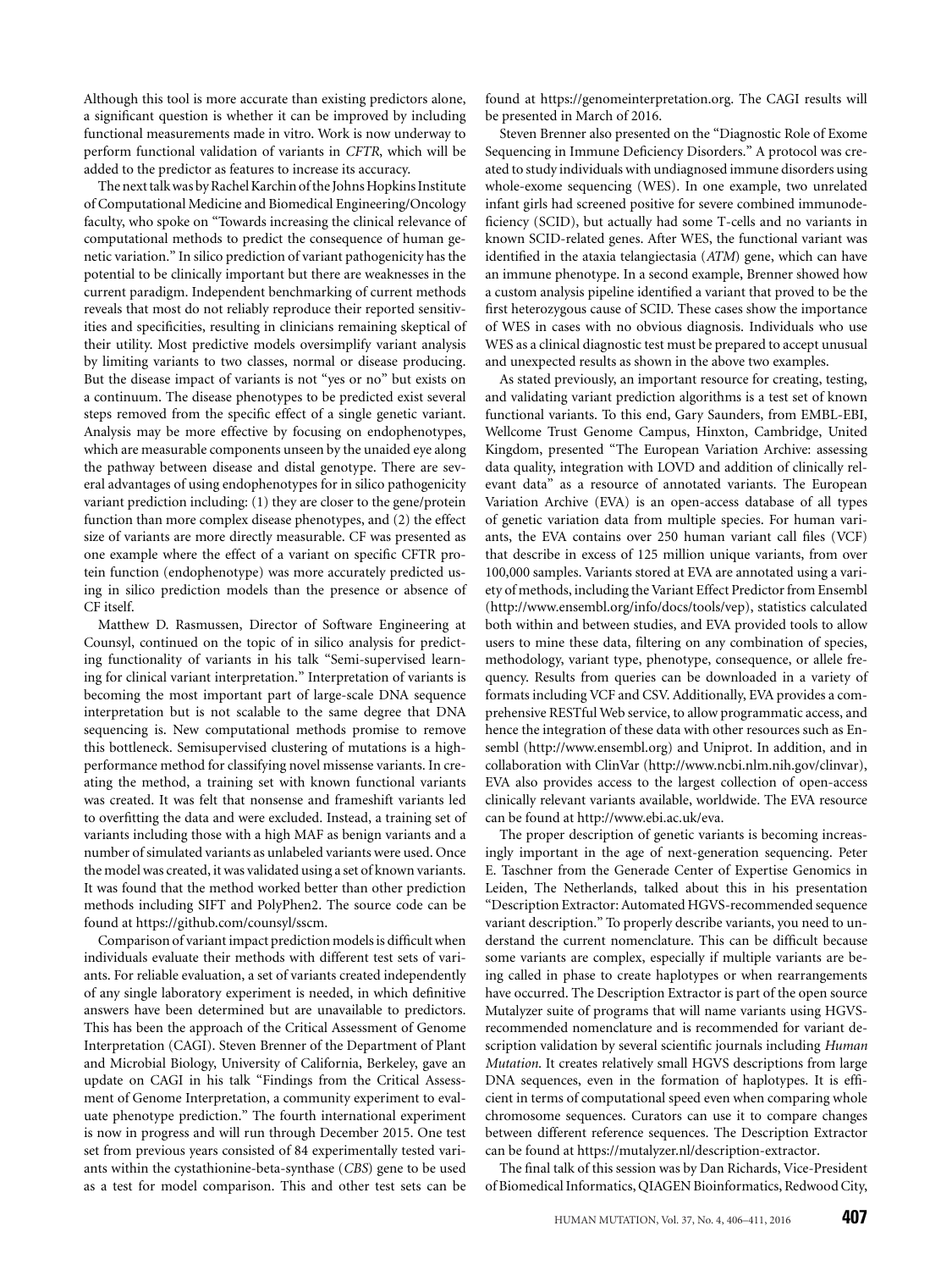CA, who spoke on "Genome-scale ACMG pathogenicity classification using comprehensive curated clinical evidence and data." Accurate classification of variants is critical to move patient variants into the clinic. The American College of Medical Genetics (ACMG) and the Association for Molecular Pathology (AMP) have established standards for the assessment of clinically relevant genetic variants. QIAGEN Clinical Insight has created a database of over 10 million curated biomedical variants to help in identifying the level of functionality of disease-associated variants. The data were annotated using published and private biomedical knowledge, the Ingenuity knowledge database, and other sources of information associated with variants to classify them as either benign, likely benign, uncertain significance, likely pathogenic, and pathogenic as stated in ACMG guidelines. Currently, the application can be used in oncology for somatic and hereditary cancer testing.

#### **Genetic Variant Nomenclature**

The second scientific session, chaired by Steven Brenner, focused on variant nomenclature. Next-generation sequencing methods can identify millions of variants in a single genomic sequence. A shared nomenclature for describing these variants is critical, especially when archiving variants into a database that may be accessed for many decades or when variants are combined from different studies for analysis. The session was organized by the HGVS in order to engage the community in a discussion about variant nomenclature in general, and the HGVS Nomenclature Recommendations [\(http://www.hgvs.org/mutnomen/\)](http://www.hgvs.org/mutnomen/) specifically. The session began with presentations by Johan den Dunnen, Deanna Church, and Jean McGowan-Jordan, followed by a panel session with the speakers, as well as Fiona Cunningham, and Reece Hart.

Johan T. den Dunnen of the Leiden University Medical Center, The Netherlands, chair of the HVP sequence variant description working group [\(http://goo.gl/pG3zaS\)](http://goo.gl/pG3zaS) and coauthor of the initial publication of the nomenclature recommendations, initiated the session by providing a historical perspective of the HGVS recommendations, highlighting key principles, for example, the requirement to specify a reference sequence and discussing some of the challenges in the nomenclature. A core principle of the HGVS recommendations is to encourage the reporting of observed variants rather than derived variants. This principle led to the recommendation that derived variants be reported in parentheses, a proposal that is often ignored in practice and elicited discussion in the panel session. Although the nomenclature has gradually grown into a stable standard used worldwide, there are always ongoing discussions. The working group maintains the standard by generating proposals that address contemporary needs and soliciting feedback from the community [\(http://www.hgvs.org/mutnomen/comments.html\)](http://www.hgvs.org/mutnomen/comments.html). Examples of recent proposals are support for noncoding transcripts and a pending proposal to harmonize variant representations with the International System for Human Cytogenetic Nomenclature (ISCN). In addition, Dr. den Dunnen maintains a Facebook page [\(https://www.facebook.com/HGVSmutnomen/\)](https://www.facebook.com/HGVSmutnomen/) to respond to proposal feedback and answer general questions about nomenclature usage.

The second speaker in this session was Deanna M. Church of Personalis Inc. in Menlo Park, CA, who spoke on "Variant representation in a world of change." There are a number of variables that can affect variant naming. For example, using different reference assemblies can alter the name, as shown in the variant rs776746 (CYP3A5∗3) where using the GRCh37 assembly gives the reference allele as "C" but the GRCh38 assembly gives the reference allele

as "T." Additionally, the sequence can also be affected by how the data is derived. The same variant can be represented in different ways within a VCF. Even after normalization, data within the VCF context can be different compared with HGVS standards. The VCF standard specifies nucleotide numbering being right shifted with respect to the genome, whereas the HGVS standard is left-shifted with respect to the transcript. Not only do we need to know which reference transcript is used because of differences between alternatively spliced transcripts, but we also need to know the exact alignment used as different software can produce different cDNA to genome alignments. Because of this, we need to move beyond pure locationbased representations and instead create a naming standard to allow for a world with multiple assemblies/references. We will also need tools that can run locally and quickly to unambiguously correctly name variants using the proper reference sequence and transcript.

Jean McGowan-Jordan, Chair of the International System for Human Cytogenetic Nomenclature (ISCN), from the Department of Genetics at the Children's Hospital of Eastern Ontario and University of Ottawa, Ottawa, Canada, spoke on "Working towards a combined ISCN and HGVS standard for the description of chromosome rearrangements." The ISCN is responsible for creating a set of standards to describe chromosomal alterations. Their scope has been expanded to include FISH- and microarray-derived analysis. A standard nomenclature has been created that can describe any chromosome rearrangement identified by standard techniques. There is now a need for nomenclature for chromosomal changes assayed using DNA sequencing. The proposed nomenclature is both ISCN-like and HGVS-like. The ISCN-like portion appears first, beginning with "seq" and includes the genome build. The HGVS-like portion uses the existing HGVS standards along with additional recommendations including autosomes listed first followed by sex chromosomes, multiple breakpoints in one chromosome named consecutively from pter to qter, breakpoint junctions being labeled with a double colon (::), and each element in a separate line. For example, a deletion of a chromosomal region from nucleotide 89555676 to 100352080 on the X chromosome, based on GRCh37 genome assembly (hg19), would be:

seq[GRCh37] del(X)(q21.31q22.2) chrX:g.89555676\_100352080del

A balanced translocation between chromosome 2 and chromosome 11 would be described as:

seq[GRCh37] t(2;11)(p25.1;p15.2) g.[chr2:pter\_8247756::chr11:15825273\_cen\_qter] g.[chr11:pter\_15825272::chr2:8247757\_cen\_qter]

A duplication for a segment on chromosome 8 would be:

seq[GRCh37]dup(8)(q24.21q24.21) chr8:g.128746677\_1287491dup

This nomenclature will allow for a more accurate designation of chromosome changes based on DNA sequence data and a more accurate means to compare these changes between patients and their clinical outcomes.

#### **Genetic Variant Nomenclature Panel Session**

These three session speakers were then invited to become part of a panel discussion along with Fiona Cunningham, the Variation Annotation Coordinator of EMBL-EBI and Reece Hart of Invitae. The discussion, entitled "Evolution of nomenclature systems to create a standard that incorporates traditional HGVS nomenclature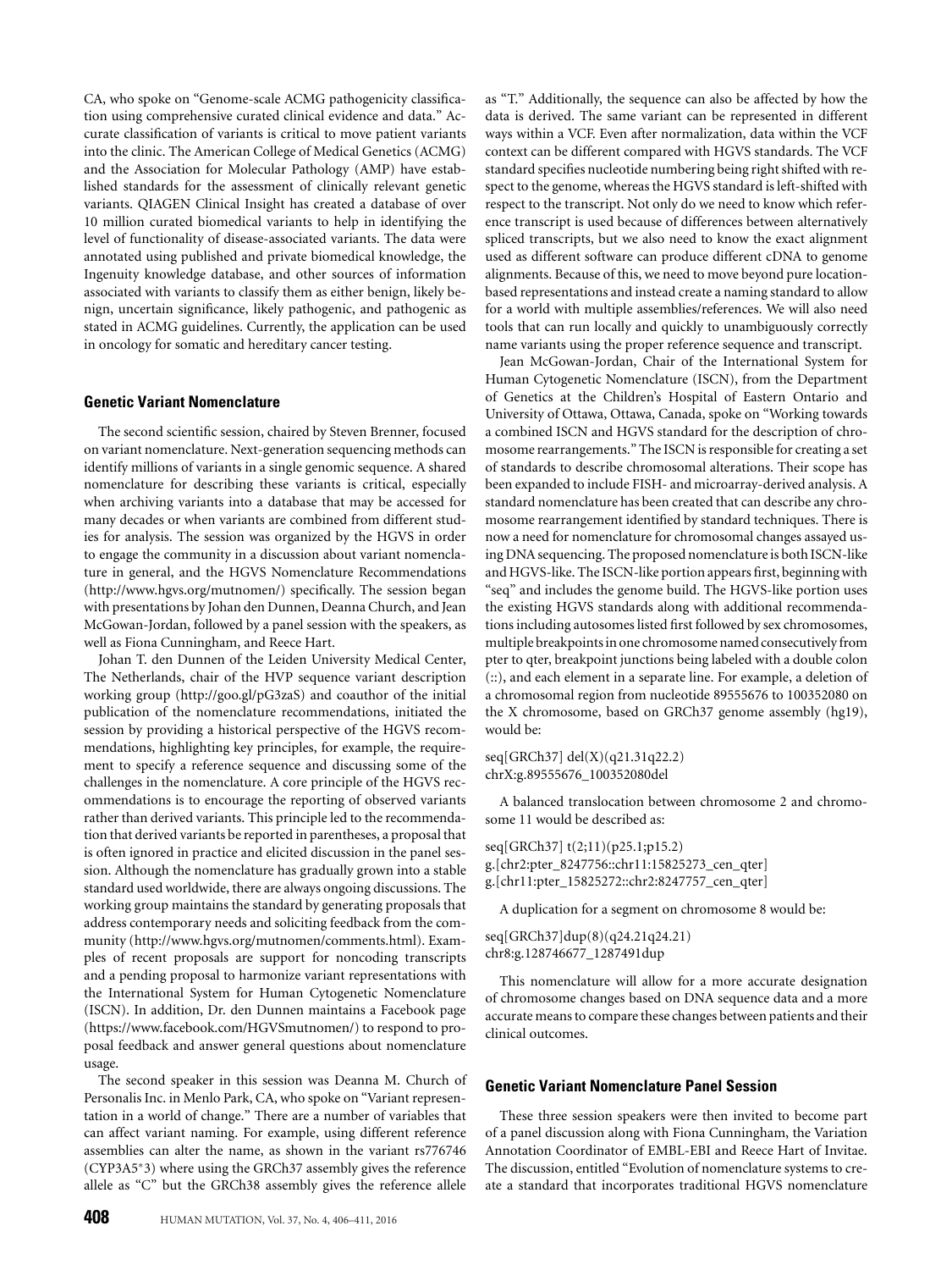and genomic systems" was moderated by Steven Brenner. Fiona Cunningham started off the panel discussion speaking on the importance of using a clearly specified reference sequence and version to remove ambiguity in reporting variants. The existence of different transcript isoforms can often produce many possible descriptors for a single variant and so specifying the transcript and reference sequence version is critical. She argued for the versioning of the recommendations, narrowing the flexibility of the recommendations and enforcing correct usage, especially for publishing variants. She requested a simplification of HGVS nomenclature, removing redundancy, and the extensive flexibility, which exists for historical reasons. Choosing a restricted subset of the current guidelines would result in a simplified set of required components (e.g., either the one of the long: *p.Arg97Glyfs*∗*26*, *p.Arg97GlyfsTer26*, or the short form *p.Arg97fs* versions).

Reece Hart, research and engineering fellow at Invitae and member of the sequence variant description working group, continued the discussion with three lessons that stemmed from building the HGVS [\(https://bitbucket.org/biocommons/hgvs\)](https://bitbucket.org/biocommons/hgvs) and Universal Transcript Archive (UTA; [https://bitbucket.org/biocommons/uta\)](https://bitbucket.org/biocommons/uta) packages used in a clinical diagnostics setting. First, variant mapping necessitates access to lots of data that are difficult, and sometimes impossible, to obtain. Projecting genomic variants onto transcripts requires sequence alignments, which are currently implicit and mutable concepts at NCBI, UCSC, and Ensembl. Because NCBI exposes alignments between current transcripts and current assemblies only, readers of papers often find that the data necessary to interpret reported variants are not available. This gap led to the development of the UTA, which stores snapshots of several database sources with alignments to multiple assemblies. The message he presented is that major data sources, particularly the NCBI, need to improve the management and accessibility of data. Second, funding organizations should more strongly encourage collaboration on shared tools in order to improve interoperability and exchange of information. Third, maximizing the value of genomic data requires sharing variants reliably, which necessitates a single representation for variants. Multiple standards significantly impede data sharing. Two "HGVS-like" syntaxes were proposed recently by groups that had not contacted (and may not have been aware of) the sequence variant description committee. The sequence variant description working group needs to modernize by looking to contemporary tools to communicate, educate, document, and solicit feedback from the community so that data standards balance the needs for sharing with needs for innovation.

The session was then opened for discussion. A summary of the major discussion points were as follows:

- HGVS recommendations need modernization in administration, documentation, and code. In particular, the recommendations should adopt the language of specifications in order to minimize ambiguity and generally become stricter. The working group was encouraged to use conventional tools to document, gather
- feedback, and version the specification.<br>Fiere should only be one sequence variant standard nomencla-
- ture. The community should discourage splinter nomenclatures. Variant nomenclature should strictly require reporting the assayed variant, and permit reporting-derived variants as appropriate. For genome and exome sequencing, this would mean always reporting the assayed variant on a genomic reference and optionally reporting the inferred transcript and protein variant. A vote of the audience on this found nearly universal support. In cases of transcript sequencing, the transcript-based variant should be required and the genomic variant would be optional.
- Inferred variants are an areawithout consistency. The HGVS standard states that protein variants inferred from transcript variants should be denoted with parentheses. At least three related issues were discussed. First, this rule is poorly adopted in practice. Second, if inference is denoted by parentheses, then that rule should also apply to transcript variants inferred from genomic variants, though this is not clearly recommended. Third, the notion of inference is a kind of annotation that some feel should be kept
- distinct from a minimal notion of a variant.<br>• Alignments, particularly those between genome and transcript sequences, should be managed as immutable, citable concepts. The projection of a genomic variant onto a transcript, and the converse operation, requires an alignment between those two sequences. Currently, such alignments are only implied. Because alignments for the same versioned transcript may vary across data sources (e.g., NCBI and UCSC) or even within a single source (e.g., when alignments are updated), the projections between genome and transcript variants may change over time. Dr. Church pointed out that the UTA database provides this for the hgvs package and encouraged a similar effort with government
- support. The community should collectively articulate needs to funding agencies in order to improve standards and a common software suite for variant manipulation. A global, shared facility for immutable sequences, transcripts, and alignments is a specific
- near-term need. HGVS and the working group should do more to educate the community about the complexities of variant representation and manipulation. In particular, many clinical users seem to be unaware of the complexity and uncertainty associated with projecting variants between sequences and do not use correct and
- unambiguous HGVS syntax.<br>• An evaluation suite would help the community compare feature differences among packages that manipulate sequence variants. Currently, there are at least six software packages that manipulate HGVS-formatted variants: Mutalyzer, hgvs, pyhgvs, the Variant Effect Predictor, snpEff, and Alamut. An evaluation suite would
- provide an objective comparison of the features of these tools.<br>• A variant validation tool would likely decrease errors in variants reported in scientific literature. As envisioned during the session, the community might create a prepublication variant validation tool that journal editors could require authors to use prior to manuscript acceptance.

#### **Pathogenicity Prediction of Genetic Variants**

The third scientific session was chaired by Christophe Béroud of the Aix Marseille University, France. As noted previously, prediction programs for determining the effect of variation on protein function are not always accurate. The best way to determine the functionality of genetic variants is to study the variant protein in a biological system. In the next four talks, functional assays were presented as a way to accurately determine the consequences of genetic variation in disease-associated genes. Harry Ostrer of the Department of Pathology at the Albert Einstein College of Medicine, Bronx, New York spoke on "Predicting the pathogenicity of genetic variants in the DNA double-strand break repair pathway." There is a great demand for rapid and inexpensive methods that can assess the effects of genetic variants. This becomes increasingly important with the use of panel genetic sequencing where many variants of unknown pathogenicity can be identified. In the case of cancer, there are multiple pathways that when altered, result in neoplasia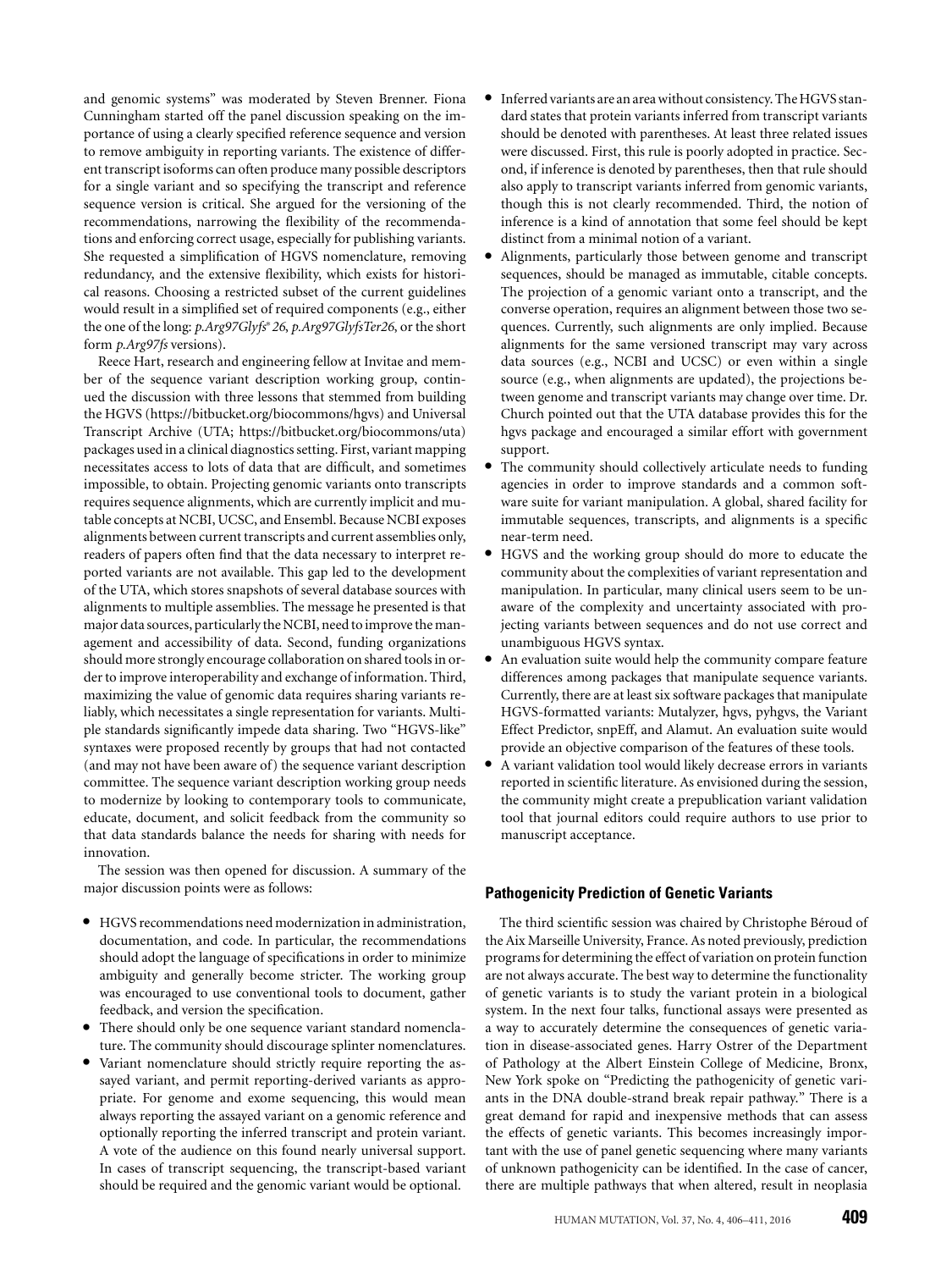including double-stranded break repair (DSB), mismatch repair, cyclin checkpoint proteins, and PI3K/AKT pathways, making a pathway-focused approach a much needed improvement when trying to determine the functional genetic variants associated with a phenotype or disease. In this report, a functional assay for the Fanconi Anemia (FA)-BRCA DSB repair pathway was created. In this analysis, eight *BRCA1* variants, 21 *BRCA2* or FA variants, and 14 benign variants were recreated in cultured cells and analyzed. Cells are initially treated to create DSB, and by using flow cytometry, the levels of different proteins in the DSB pathway are analyzed using labeled antibodies. Nuclear localization of BRCA1 and BRCA2 could also be determined. In this analysis, functionality of each tested variant was accurately determined. Multiple proteins and pathways can be analyzed using several antibodies labeled with different fluorescent tags. It is possible that this method of flow variant analysis can be used on circulating cells from an individual as a test for cancer risk.

The second talk on this topic was by Fergus J. Couch, Department of Pathology, Mayo Clinic, Rochester, MN, who spoke on "Functional assays for assessment of variants of uncertain significance (VUS) in breast and ovarian cancer predisposition genes." Many individuals receiving genetic predisposition gene testing have been found to have VUS in the *BRCA2* gene. Unfortunately, most of these VUS cannot be evaluated for clinical relevance by family-based studies because of limited availability of information from families with these rare variants. In contrast, standardized functional assays may offer a useful option for evaluating VUS. The Couch laboratory has adapted a cell-based direct repeat green fluorescent protein (DR*-*GFP) reporter assay of homologous recombination (HR) DNA repair for assessment of the impact of VUS on BRCA2 HR activity based on reconstitution of BRCA2-deficient cells with wild-type and mutant forms of BRCA2. In this test, mutated GFP is normally repaired using homologous recombination after generation of a unique restriction enzyme-dependent DNA break. The sensitivity and specificity for known pathogenic variants was found to be 100%. An additional 207 VUS were tested and 79 displayed loss of activity, suggesting that approximately 30% of VUS in the DNA-binding domain of BRCA2 may be pathogenic.

The third talk on this topic was by Nicholas Katsanis of the Center for Human Disease Modeling, Duke University, Durham, NC, entitled "Modeling Structural Defects in Neonates and Young Children." He highlighted the fact that our current ability to interpret the functional effect of genetic variation accurately is modest, especially in the case of complex phenotypes, as well as in establishing a direction of effect. Zebrafish embryos can provide a cost-effective experimental model to assess the pathogenicity of human genetic variation and examples were highlighted in which this model was used to test variants associated with a number of clinical phenotypes, such as gut mobility defects; craniofacial anomalies; cardiac malformations; vascular integrity; glaucoma; renal atrophy/cysts; muscular dystrophy; and changes in head size. This paradigm was used to seed the Taskforce for Neonatal Genomics (TFNG), a synthetic clinical/research unit at Duke University that recruits neonates and young children with suspected genetic defects and models their mutations in zebrafish embryos. The TFNG recruits from nine specialty pediatric clinics were analyzed using WES, followed by systematic evaluation of all candidate pathogenic alleles under a rare, recessive, or de novo paradigm. Aggregate data from the first 100 families indicated a potential diagnostic rate >60%. The last part of the talk focused on alleles predicted to be benign because of evolutionary constraints. Specifically, it reported how in a significant number of cases, human missense alleles that cause disease can be found in the genomes of other species without apparent pathogenesis. Recent data were presented on the phenomenon of cis-complementation, in which a second rare allele in the same sequence could rescue the pathogenic effect of the primary variant, and thus the evolutionary tolerance for some of these alleles. As a highlight, a case of a child was presented with microcephaly and other complex neurodevelopmental phenotypes, with a de novo missense variant in *BTG2* that was deemed benign because the mutant allele was present in >50 nonprimate vertebrates. Functional studies in zebrafish embryos showed the existence of two compensatory variants in those species that had been lost in humans, thereby exposing the infant to the deleterious consequences of the mutant alleles. It was discussed how this phenomenon can create false negatives in computational predictions and the importance of genomic context on allele impact/function.

The fourth talk on this topic was by Frederick P. Roth of the Donnelly Centre, University of Toronto and Mt Sinai Hospital, Toronto, Canada, who spoke on "Systematically identifying pathogenic human variants using yeast." Sequencing the human genome creates a large set of variants with most having an unknown functionality. The vision of this work is to create a lookup table for every possible missense variant in disease-associated loci before these variants are ever seen in the clinic. Using baker's yeast as a model system provides a very inexpensive way to carry out functional analysis on large pools of mutants. For this model, the first step is to identify homologous yeast genes of human genes associated with disease phenotypes. The next step is to determine whether the human gene rescues the yeast when the yeast homologue is mutated. A temperature sensitive (ts) mutation in the yeast gene is then created and the human rescue gene is mutated with the variant to be tested. The yeast is then grown under permissive and nonpermissive temperatures. Yeast growth under nonpermissive temperatures shows that the mutation is not functional. In testing known functional variants, it was found that the yeast functional assay outperformed in silico prediction programs. Using the power of yeast genetics, large-scale experiments are possible to test all possible variants in a gene. Additionally, this technique can be used to identify somatic variants associated with cancer and may be modifiable to use with cell lines.

A related talk was given by Gérald Le Gac of the Department of Molecular Genetics, University Hospital, Brest, France, entitled "Rare non-synonymous variations in the human ferroportin iron transporter gene (haemochromatosis type 4): the quest for causal mutations." Causal variants of the ferroportin gene (*SLC40A1*) with phenotypic consequence fall into two functional categories (loss- vs. gain-of-function) underlying two distinct clinical entities (Hemochromatosis type 4A, also called Ferroportin Disease, vs. Hemochromatosis 4B). Both result in iron overload. The vast majority of *SLC40A1* alterations are missense variants. Even the most commonly detected *SLC40A1* alleles are relatively uncommon. This situation can pose challenges for the interpretation of molecular testing for patients with iron overload because detection of novel *SLC40A1* variations of unknown significance may occur relatively frequently. Dr. Le Gac presented the results of an integrated approach collecting genetic and phenotypic data from 44 suspected hemochromatosis type 4 patients, with comprehensive protein structure (3D model) and functional annotations. Causality was demonstrated for 10 missense variants, showing a clear dichotomy between the two hemochromatosis-type 4 subtypes.